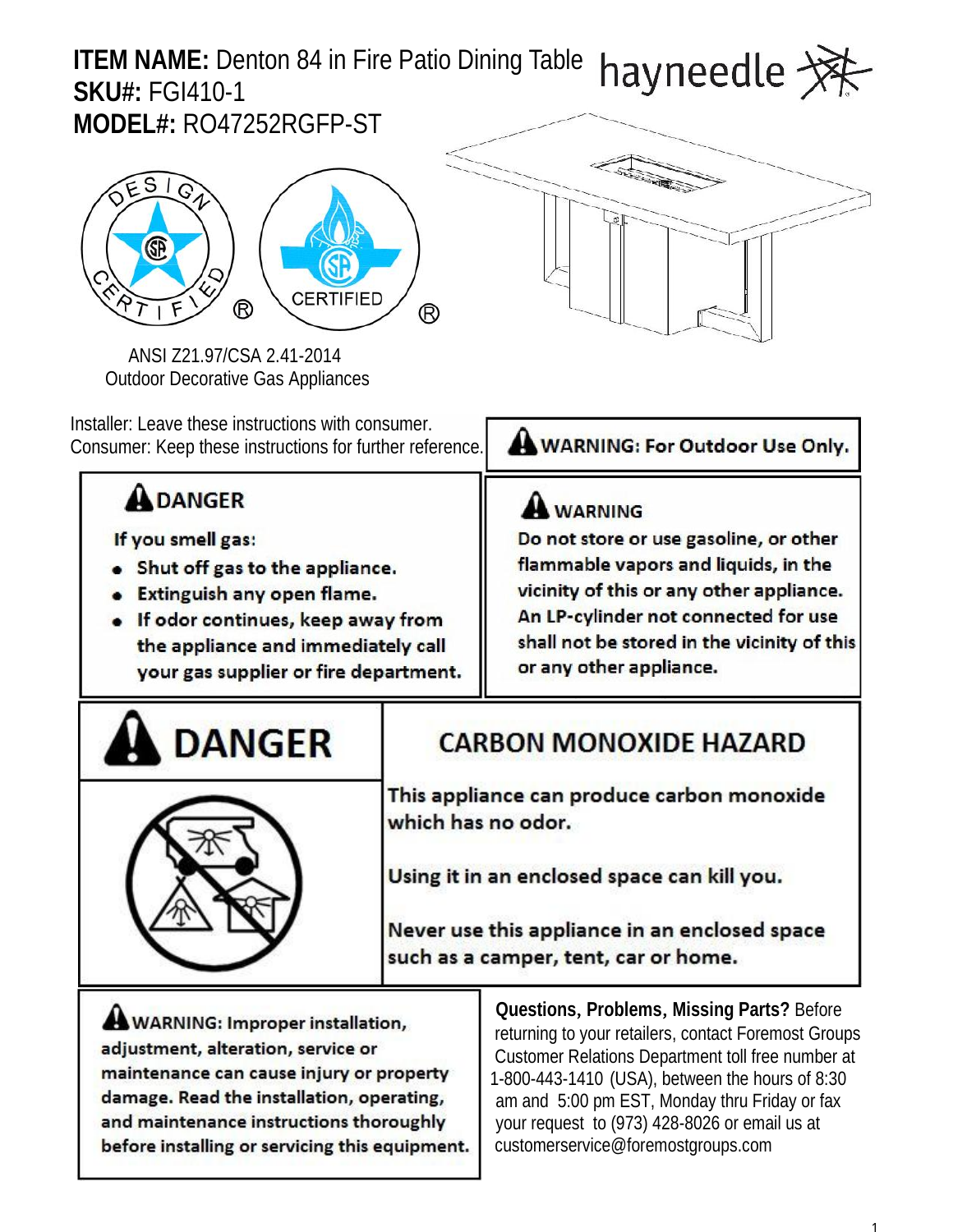# **IMPORTANT SAFETY INFORMATION**

- 1. The installation must conform with local codes or, in the absence of local codes, with the National Fuel Gas Code, ANSI Z223.1 NFPA 54; National Fuel Gas Code; Natural Gas and Propane Installation Code, CSA B149.1; or Propane Storage and Handling Code, CSA B149.2, as applicable.
- 2. The appliance must be isolated from the gas supply piping system by closing its individual manual shutoff valve during any pressure testing of the gas supply piping system at test pressures equal to or less than 1/2 psi (3.5 kPa).
- 3. The maximum inlet gas supply pressure is 250 psi.
- 4. The appliance area must be kept clear and free from combustible materials, gasoline, and other flammable vapors and liquids.
- 5. Do not use this appliance if any part has been under water. Immediately call a qualified service technician to inspect the appliance and to replace any part of the control system and any gas control that has been under water.
- **6. Children and adults should be alerted to the hazards of high surface temperatures and should stay away to avoid burns or clothing ignition.**
- **7. Young children should be carefully supervised when they are in the area of the appliance.**
- **8. Clothing or other flammable materials should not be hung from the appliance or placed on or near the appliance.**
- **9. Any guard or other protective device removed for servicing the appliance shall be replaced prior to operating the appliance.**
- **10. Installation and repair should be done by a qualified service person. The appliance should be inspected before use and at least annually by a qualified service person. More frequent cleaning may be required as necessary. It is imperative that the control compartment, burners, and circulating air passageways of the appliance are kept clean.**
- 11. **CAUTION:** The propane gas pressure regulator provided with this appliance must be used. This regulator is set for an outlet pressure of 11 inches water column.
- 12. DO NOT burn solid fuels in this appliance.
- 13. This outdoor gas appliance is for Outdoor Use ONLY.
- 14. This outdoor gas appliance is not intended to be installed in or on recreational vehicles and/or boats.
- 15. This outdoor appliance is not for use on wood decks or other flammable surface.
- 16. Before each use of this gas appliance, open the door and/or the LP (Liquid Propane) Tank Drawer and inspect the hose. If there is evidence of excessive abrasion or wear or if the hose is damaged, the hose assembly must be replaced prior to the appliance being put into operation. Use only the replacement hose assembly specified in this manual. Make sure to leak test.
- 17. Before each use of this gas appliance, inspect the burner. The burner must be replaced prior to the appliance being put into operation if it is evident that the burner is damaged. Use only the replacement burner specified in this manual.
- 18. Make sure to properly locate the gas hose including locating the hose out of pathways where people may trip over it or in areas where the hose may be subject to accidental damage.
- 19. Keep the fuel supply hose away from any heated surface.
- 20. Never use this appliance closer than 10 feet from anything flammable, including houses or overhead tree branches.
- 21. Never use gasoline, kerosene, or any other liquid fuel to start a fire.
- 22. Always maintain a safe distance from the fire.
- 23. Always supervise children around the fire.
- 24. Never leave a fire unattended.
- 25. The appliance is hot during and after use, always allow ample cooling time before touching or moving.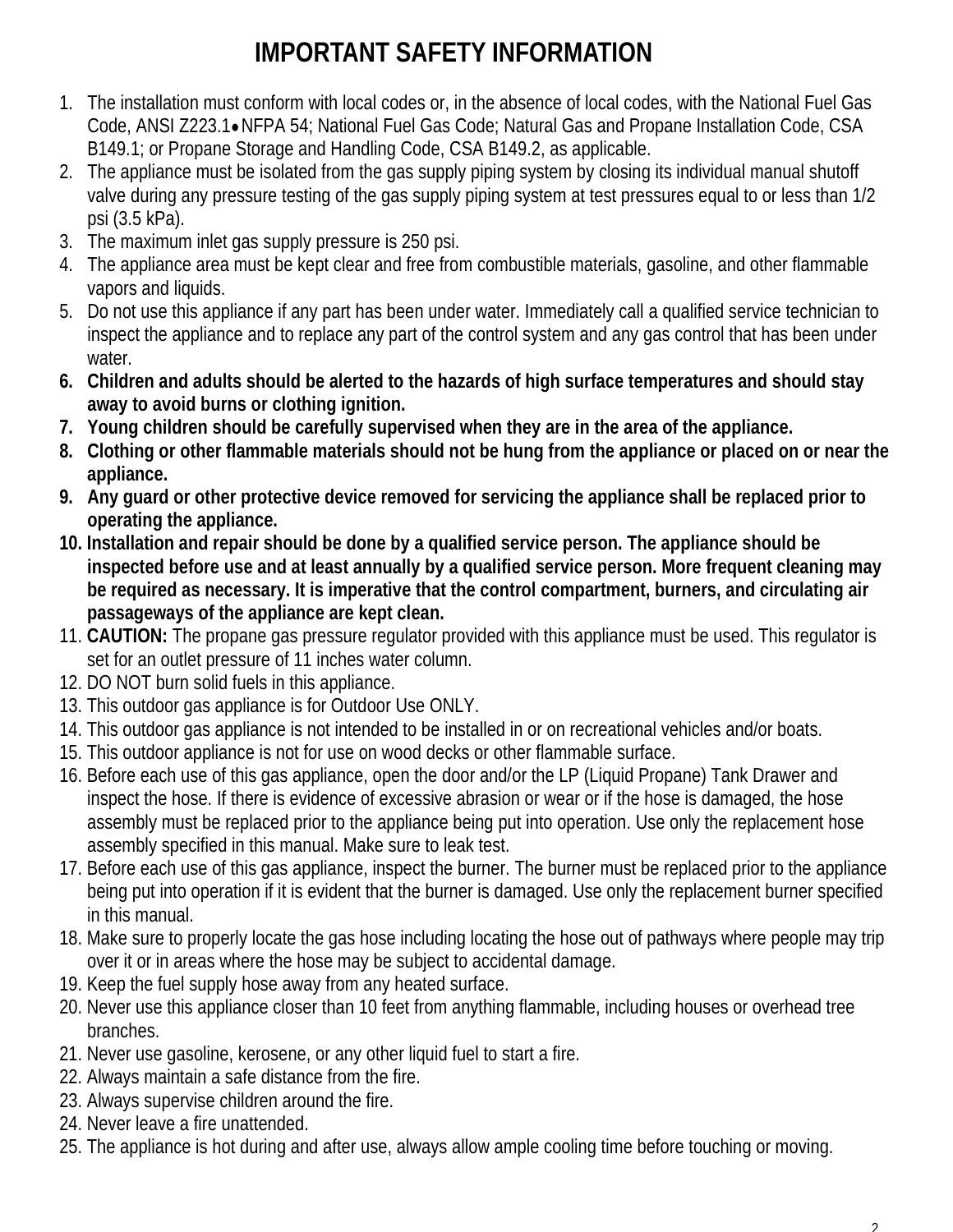# **IMPORTANT SAFETY INFORMATION ABOUT PROPANE (LP) GAS**

- 1. The LP-gas supply cylinder to be used must be constructed and marked in accordance with the U.S. Deparment of Transportation (D.O.T.) *Specifications for LP-Gas Cylinders, or the Standard for Cylinders, Spheres and Tubes for Transportation of Dangerous Goods and Commission,* CAN/CSA-B339, as applicable.
- 2. The LP-gas supply cylinder to be used must have a listed overfilling prevention device (See Figure 1).
- 3. The LP-gas supply cylinder to be used must have a cylinder connection device compatible with the connection for the appliance.
- 4. A self contained LP-gas cylinder for use with this appliance must have a capacity of 20 lbs cylinder (Height about 18 in., Tank Body about dia12 in., Base about dia8 in.).
- 5. The cylinder supply system must be arranged for vapor withdrawl.
- 6. The cylinder used must include a collar to protect the cylinder valve.
- 7. This appliance shall be used only outdoors in a well-ventilated space and shall not be used in a building, garage or any other enclosed space.
- 8. When this appliance is not in use, the gas must be turned off at the supply cylinder.
- 9. Storage of this appliance indoors is permissible only if the cylinder is disconnected and removed from the Appliance.
- 10. Cylinders must be stored outdoors in a well-ventilated area out of the reach of children. Disconnected cylinders must have threaded valve plugs tightly installed and must not be stored in a building, garage or any other enclosed areas.
- 11. This appliance is certified by CSA (Canadian Standards Association) to ANSI Z21.97/CSA 2.41-2014, Outdoor Decorative Gas Appliances.



Standard 20 lb. tank

Figure 1

### **SPECIFICATIONS**

| Rated Heat Input (Liquid Propane & Natural Gas) | 50,000 BTU/hr                             |
|-------------------------------------------------|-------------------------------------------|
| <b>Propane Regulator Pressure</b>               | 11 inches water column                    |
| <b>Natural Gas Inlet Pressure</b>               | 7 inches water column                     |
| Clearance to combustible surfaces               | Sides: 24in. (610mm), Top: 72in. (1829mm) |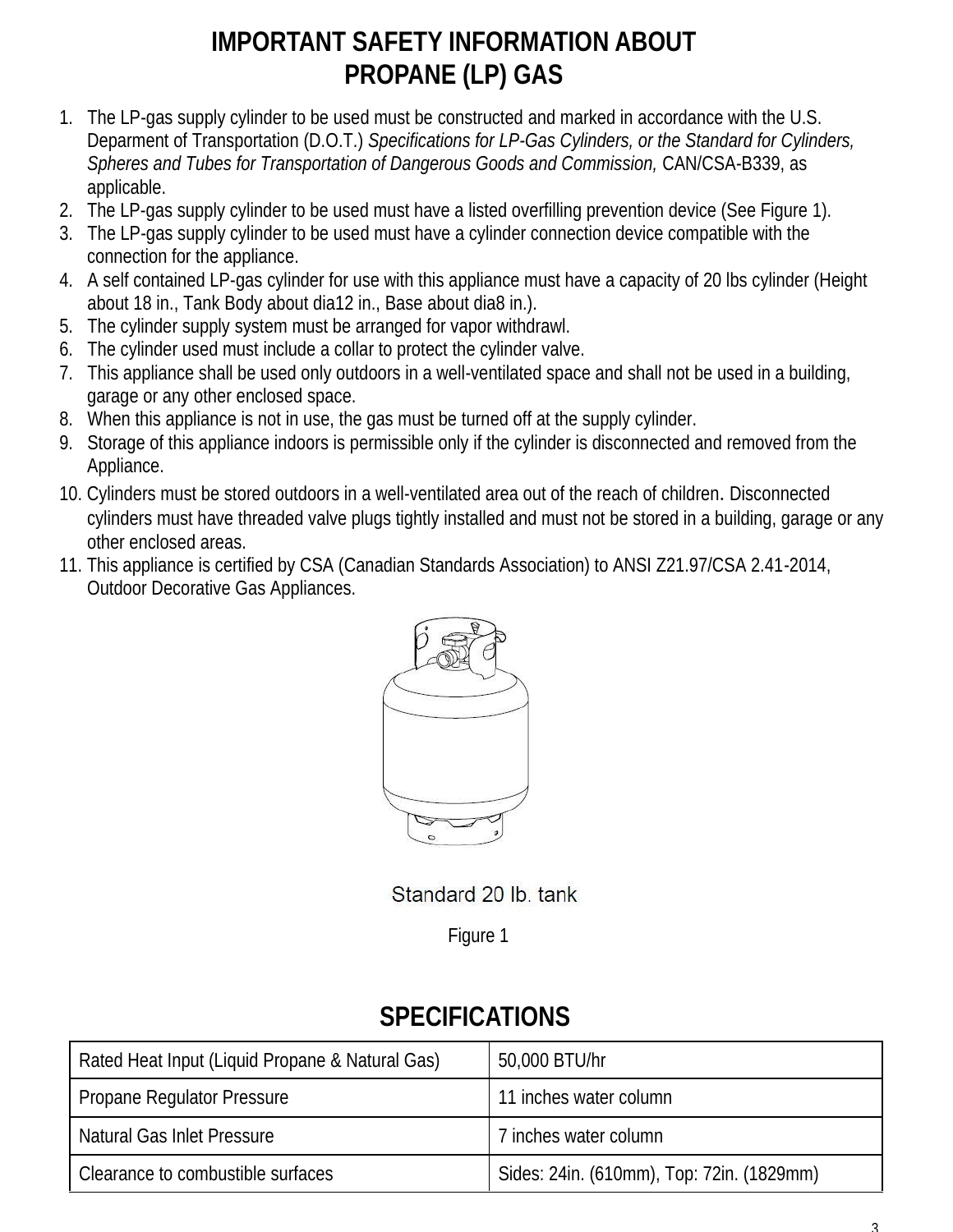### **PACKAGE CONTENTS**





| <b>PART</b>  | <b>DESCRIPTION</b>      | <b>QUANTITY</b> | <b>PART</b>    | <b>DESCRIPTION</b>    | <b>QUANTITY</b> |  |
|--------------|-------------------------|-----------------|----------------|-----------------------|-----------------|--|
| $\mathsf{A}$ | Tabel top assembly      | 1               | L              | Weather cover         | 1               |  |
| B            | <b>Beam</b>             | $\overline{2}$  | M              | Bolt (5/16" x 45)     | 8               |  |
| $\mathsf C$  | $L$ -leg                | 2               | $\mathsf{N}$   | Spring washer (5/16") | 8               |  |
| D            | <b>Back panel</b>       | 1               | $\overline{O}$ | Washer (5/16")        | 8               |  |
| Е            | <b>Right panel</b>      | 1               | P              | <b>Bolt (M6 x 20)</b> | 32              |  |
| F            | Left panel              | 1               | Q              | Washer (M6)           | 32              |  |
| G            | Door                    | 1               | $\mathsf{R}$   | Spring washer (M6)    | 16              |  |
| H            | Gas cylinder support    |                 | S              | Wrench                |                 |  |
|              | Connector               | $\overline{4}$  | T              | Hex screw driver      |                 |  |
| J            | Foot glider             | 8               | $\cup$         | Natural gas orifice   | 1               |  |
| K            | Fire glass $(26.4$ lbs) | 1 pkg           |                |                       |                 |  |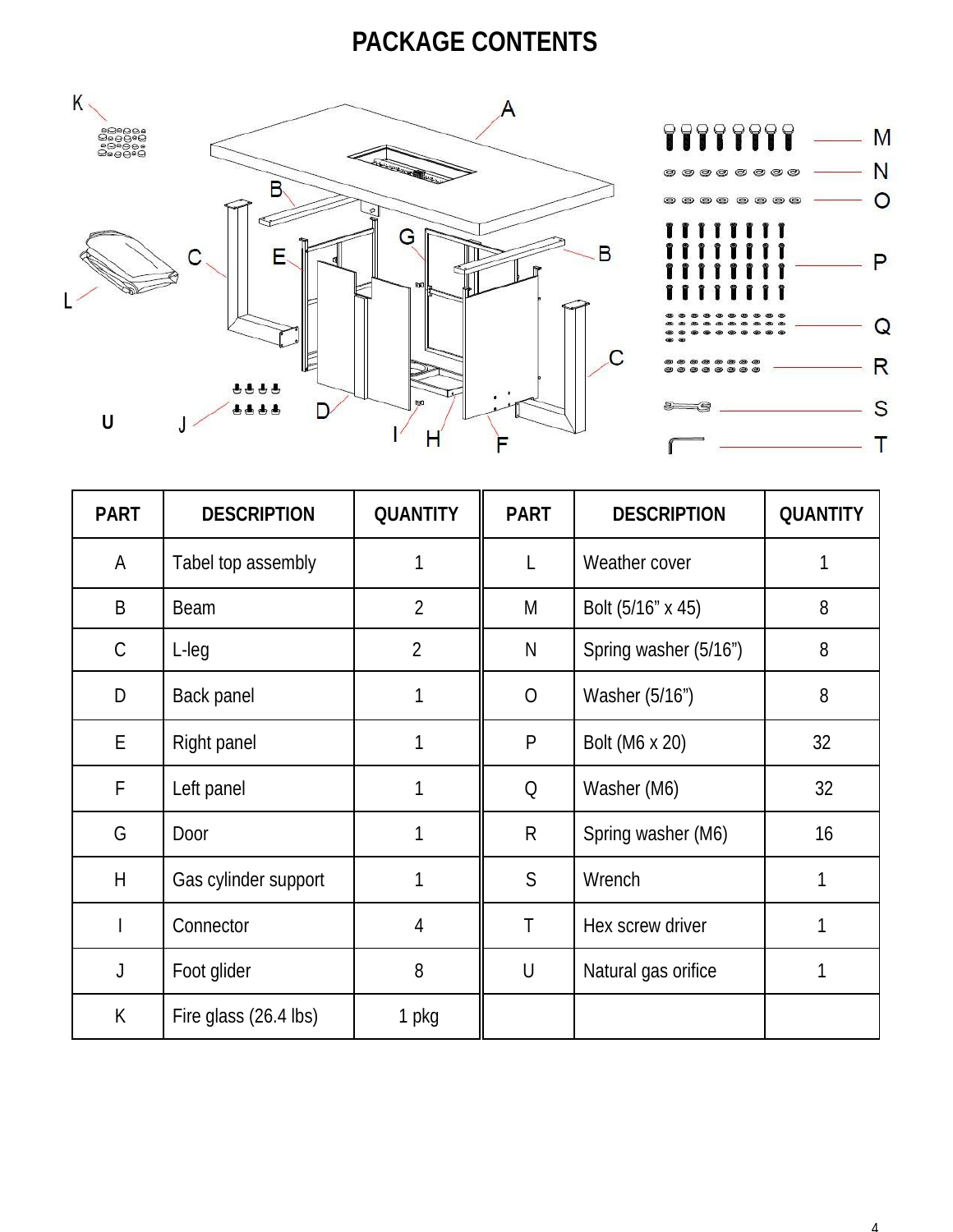# **ILLUSTRATED PARTS LIST**

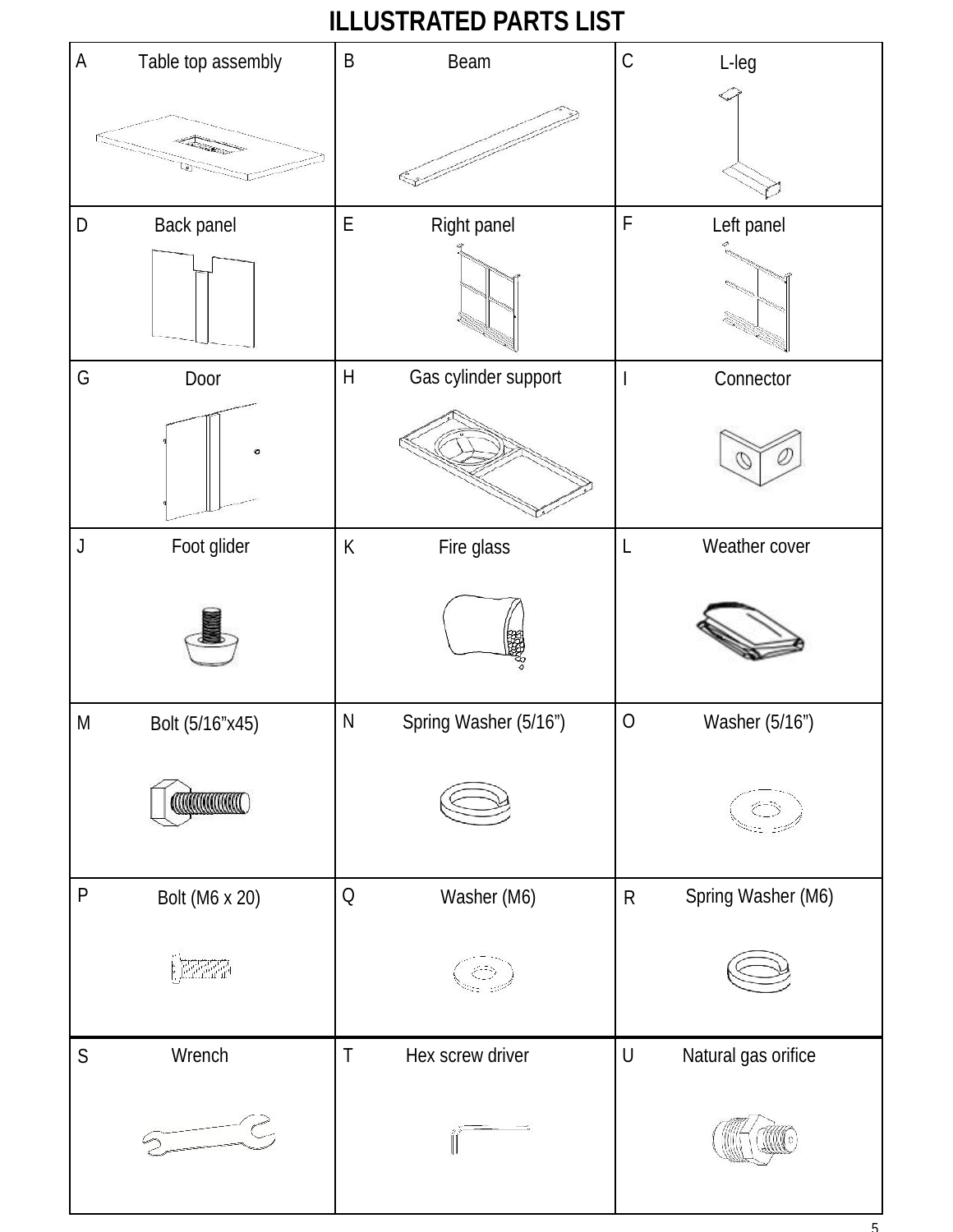# **ASSEMBLY INSTRUCTIONS**

- 1. Carefully unpack all parts from the box, compare parts with package content listed above, make sure all parts are present before beginning assembly of product. If any part is missing or damaged, do not attempt to assemble the product. Contact customer service for replacement parts.
- 2. Attach the Gas cylinder support (H) to Right panel (E) and Left panel (F) with Bolt (P) and Washer (Q) by us ing the Hex screw driver (T), see Figure 2.

**NOTE:** DO NOT tighten the screws completely.

### **Hardware Used:**

- P Bolt (M6 x 20) x 4
- Q Washer (M6) x 4
- T Hex screw driver x 1



3. Attach the Back panel (D) to Right panel (E) and Left panel (F) with Connectors (I) and Bolt (P) and Washer (Q) by using the Hex screw driver (T), see Figure 3.

**NOTE:** DO NOT tighten the screws completely.

### **Hardware Used:**

- P Bolt (M6 x 20) x 8
- Q Washer (M6) x 8
- T Hex screw driver x 1



Figure 3

4. Attach the L-leg (C) to Right panel (E) with Bolt (P) and Spring Washer (R) and Washer (Q) by using the Hex screw driver (T). Attach the L-leg (C) to Left panel (F) with Bolt (P) and Spring Washer (R) and Washer (Q) by using the Hex screw driver (T), see Figure 4.

**NOTE:** DO NOT tighten the screws completely.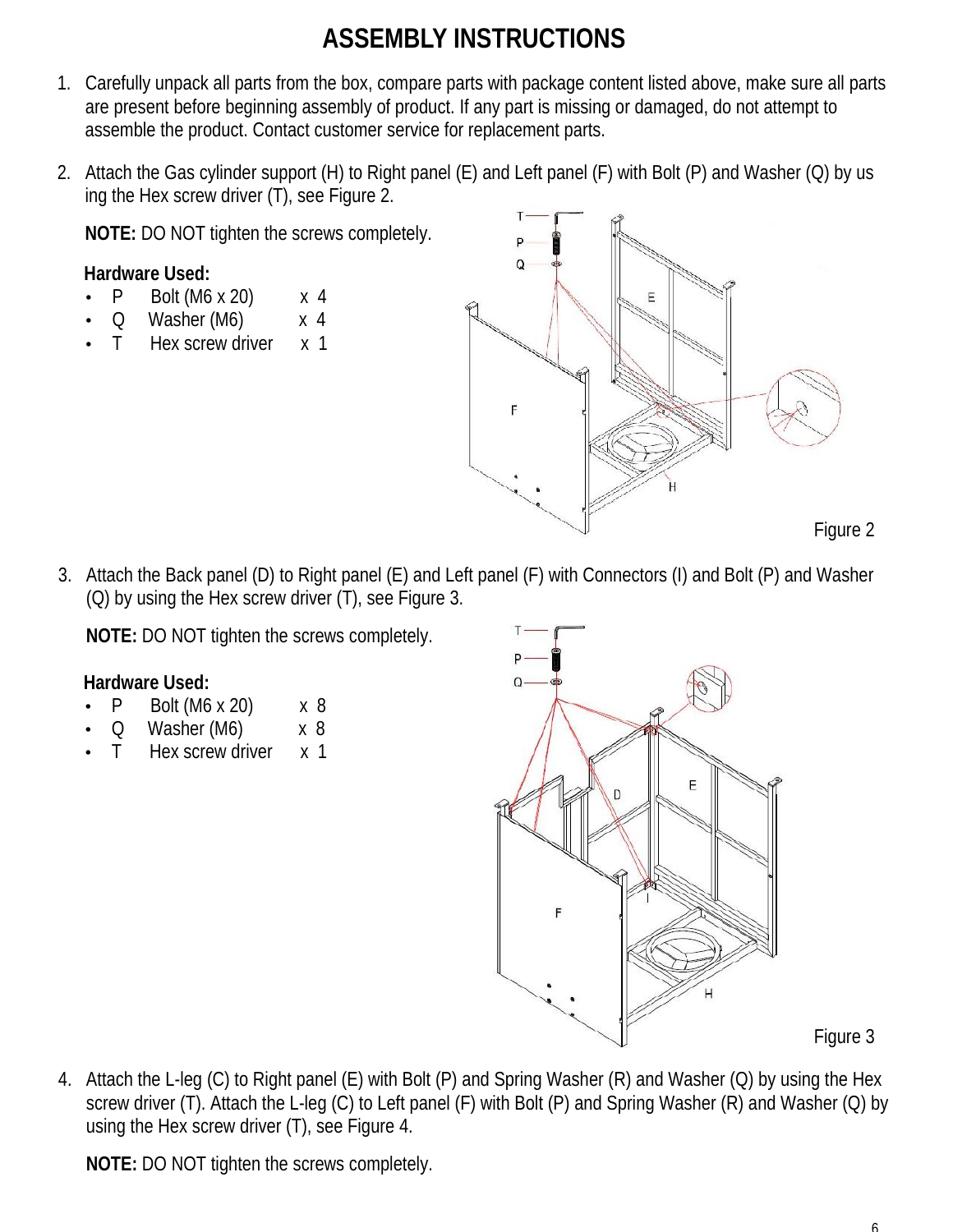#### **Hardware Used:**

- P Bolt  $(M6 \times 20)$   $\times 8$
- R Spring washer (M6) x 8
- Q Washer (M6) x 8
- T Hex screw driver x 1



5. Attach the Beam (B) to Table top asssembly (A) with Bolt (M) and Spring washer (N) and Washer (O) by using the Wrench (S), see Figure 5.

**NOTE:** DO NOT tighten the screws completely.

### **Hardware Used:**

- M Bolt (5/16" x 45) x 8
- N Spring washer (5/16") x 8
- O Washer (5/16") x 8
- S Wrench x 1



6. Attach the Base assembly to the Beam (B) with Bolt (P) and Spring washer (R) and Washer (Q) by using the Hex screw driver (T). Attach the Base assembly to Table top assembly (A) with Bolt (P) and Washer (Q) by using the Hex screw driver (T), see Figure 6.

**NOTE:** DO NOT tighten the screws completely.

### **Hardware Used:**

- P Bolt  $(M6 \times 20)$   $\times 12$
- R Spring washer (M6) x 8
- Q Washer (M6) x 12
- T Hex screw driver x 1



7. Attach the Door (D) to the fire table, see Figure 7. Then tighten all the screws completely.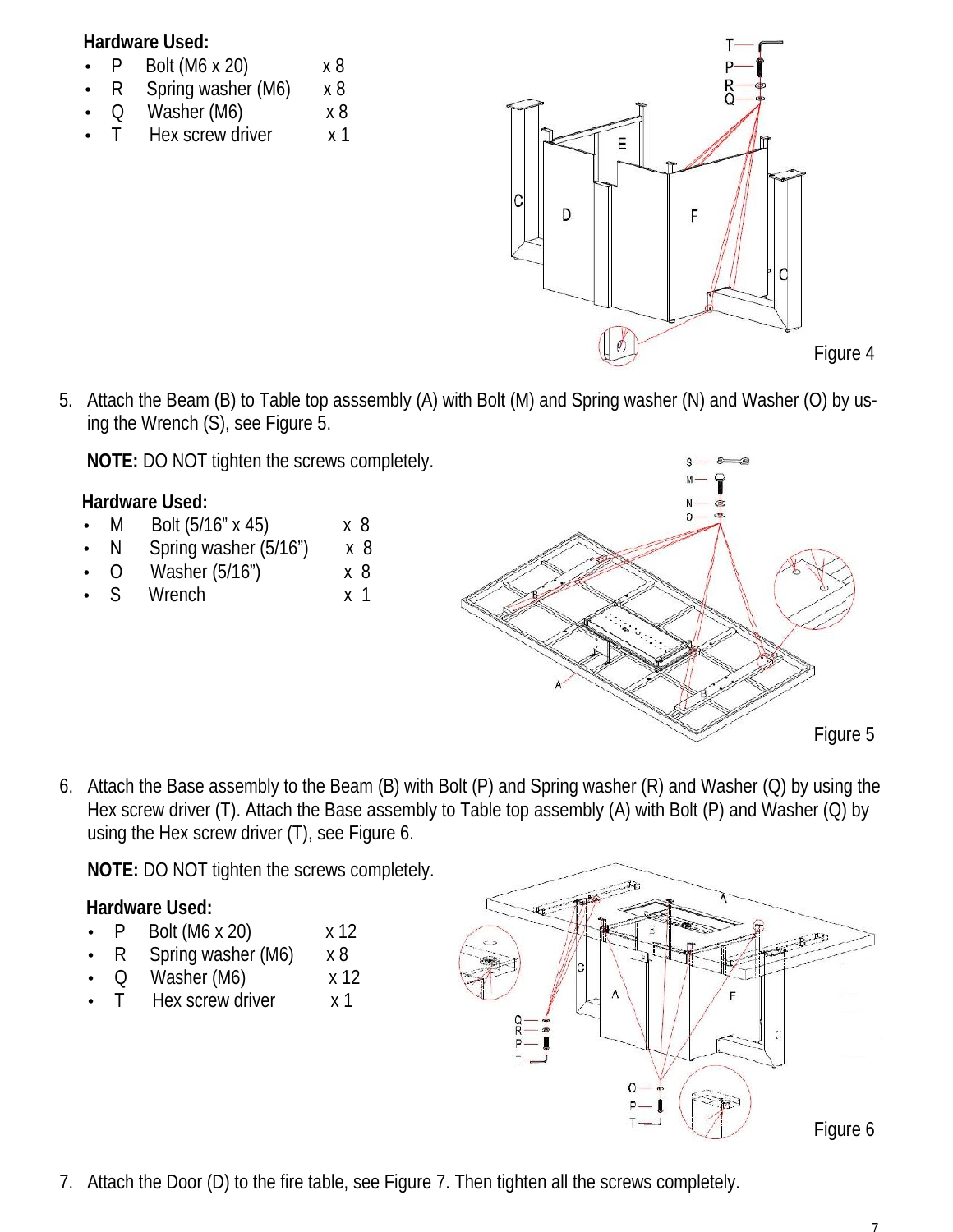

Figure 7

9. Place Fire glass (K) around the burner, then remove the label from the pilot box (see Figure 8). A gas fire pit requires 26.4 lbs fire glass.

**WARNING:** keep children away during assembly, as this item contains fire glass, which are small pieces and can be swallowed by children.



10. Open the door, place the gas cylinder into the Gas cylinder support (H), connect the regulator, screw the black handle clockwise to tighten, turn the black handle counterclockwise to remove. The hose must point down. The knob on the control panel is turned all the way to the "OFF" position when fire pit is NOT in use. Secure the gas cylinder by tightening clockwise the butterfly screw found on the Gas Cylinder Support (L), so that the gas cylinder cannot move from side to side or fall down. See Figure 9.



Figure 9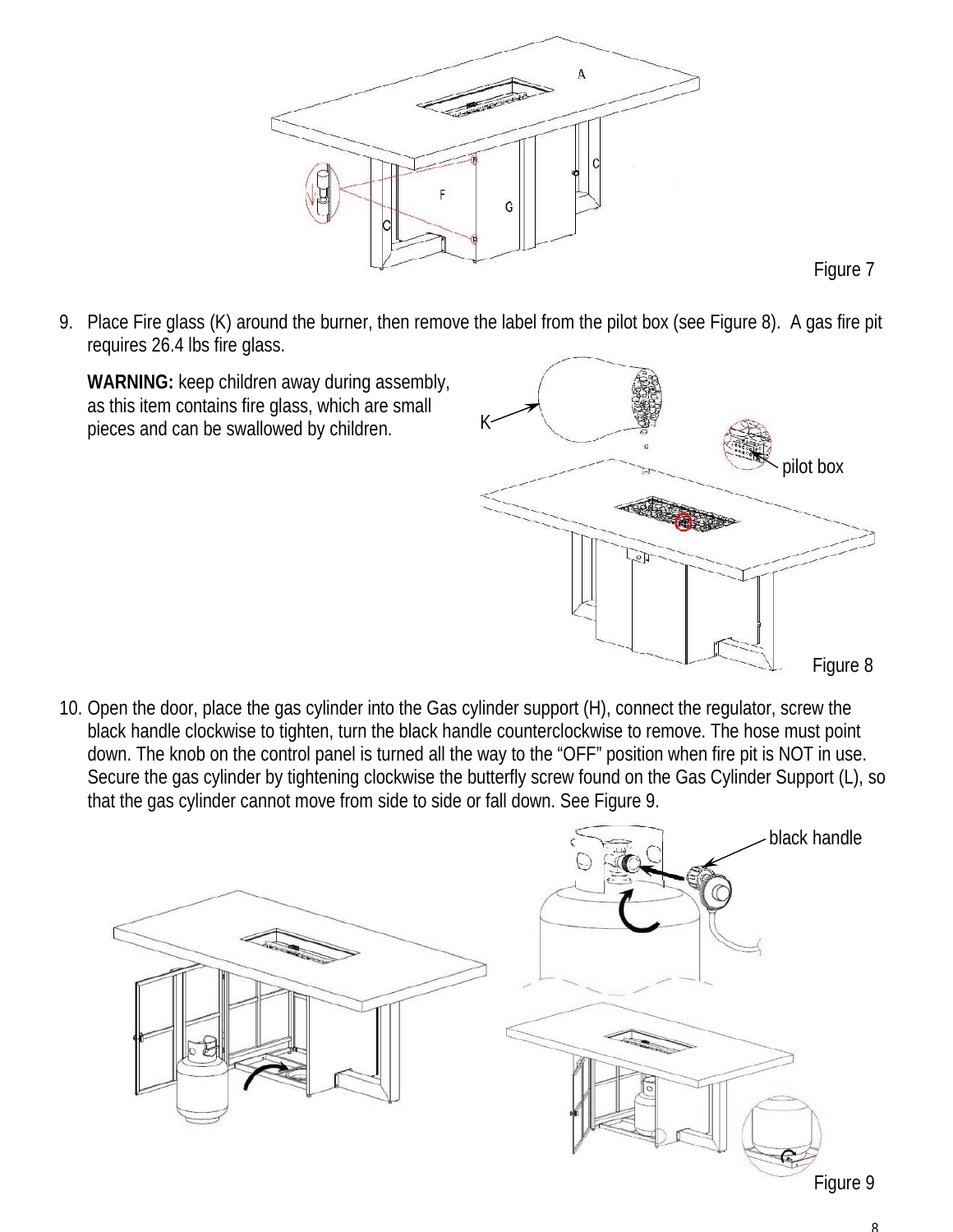11. Cover the fire pit with the Weather cover (L) when not in use to protect it from the elements or when fire pit is cool COMPLETELY after the use, see Figure 10.



### **Natural gas conversion must be performed only by natural gas provider or service company.**

1. Disconnect the propane hose from the gas valve, see Figure 11.



2. Unscrew and disconnect the propane orifice from the bellows, see Figure 12. Propane orifice (dia2.09mm size) is painted with red mark.

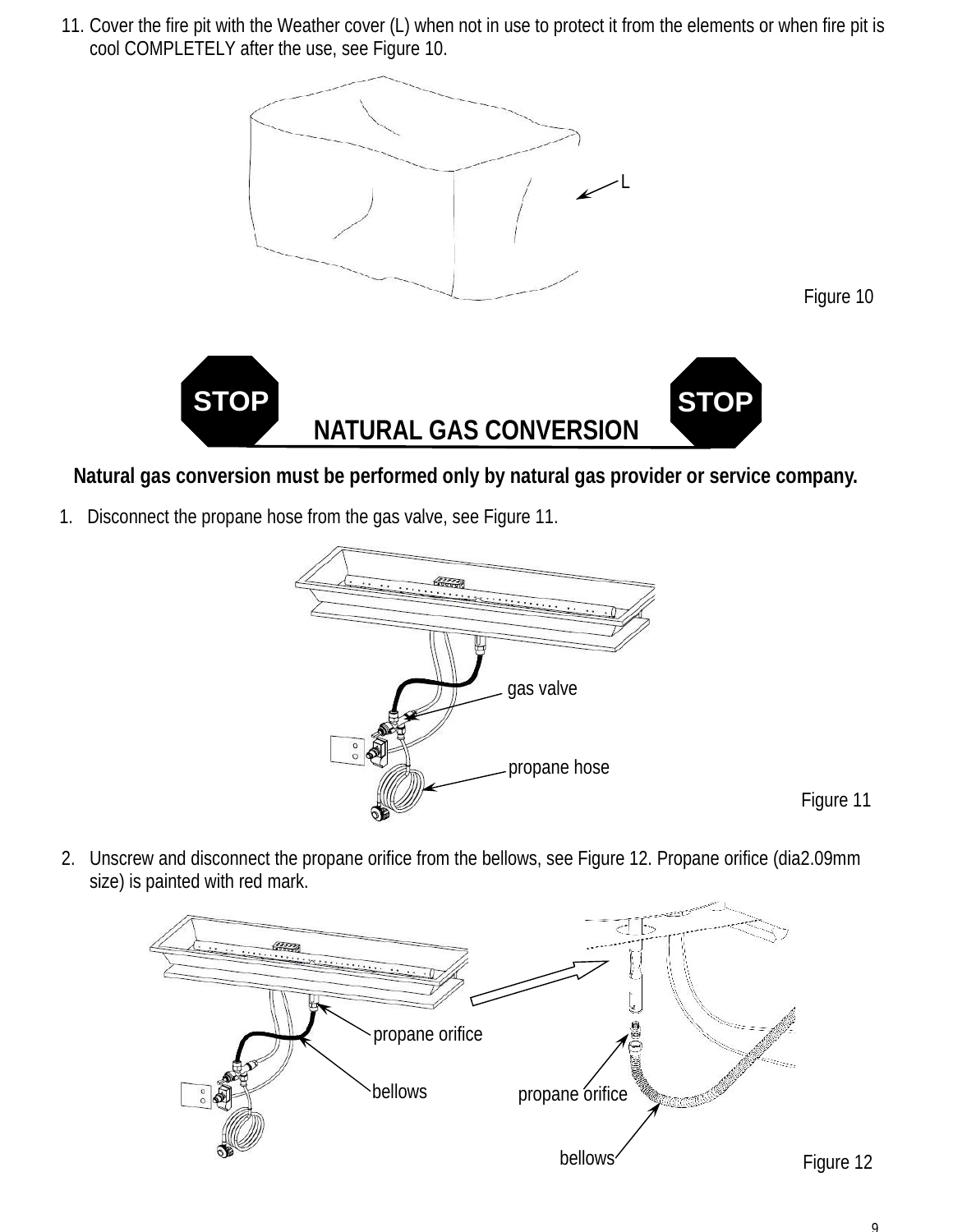3. Replace the propane orifice with the natural gas orifice, screw the natural gas orifice with the bellows tightly, then connect and tighten the natural gas orifice with inlet tube, see Figure 13. Natural gas orifice (U) (dia 4.18 mm size) is painted with black mark.



4. Connect the natural gas hose with the gas valve by screwing clockwise tightly, see Figure 14. Plug the natural gas fixture into the natrual gas supply piping system, see Figure 15.



5. Stick and cover the conversion label onto the propane rating plate, see Figure 16.

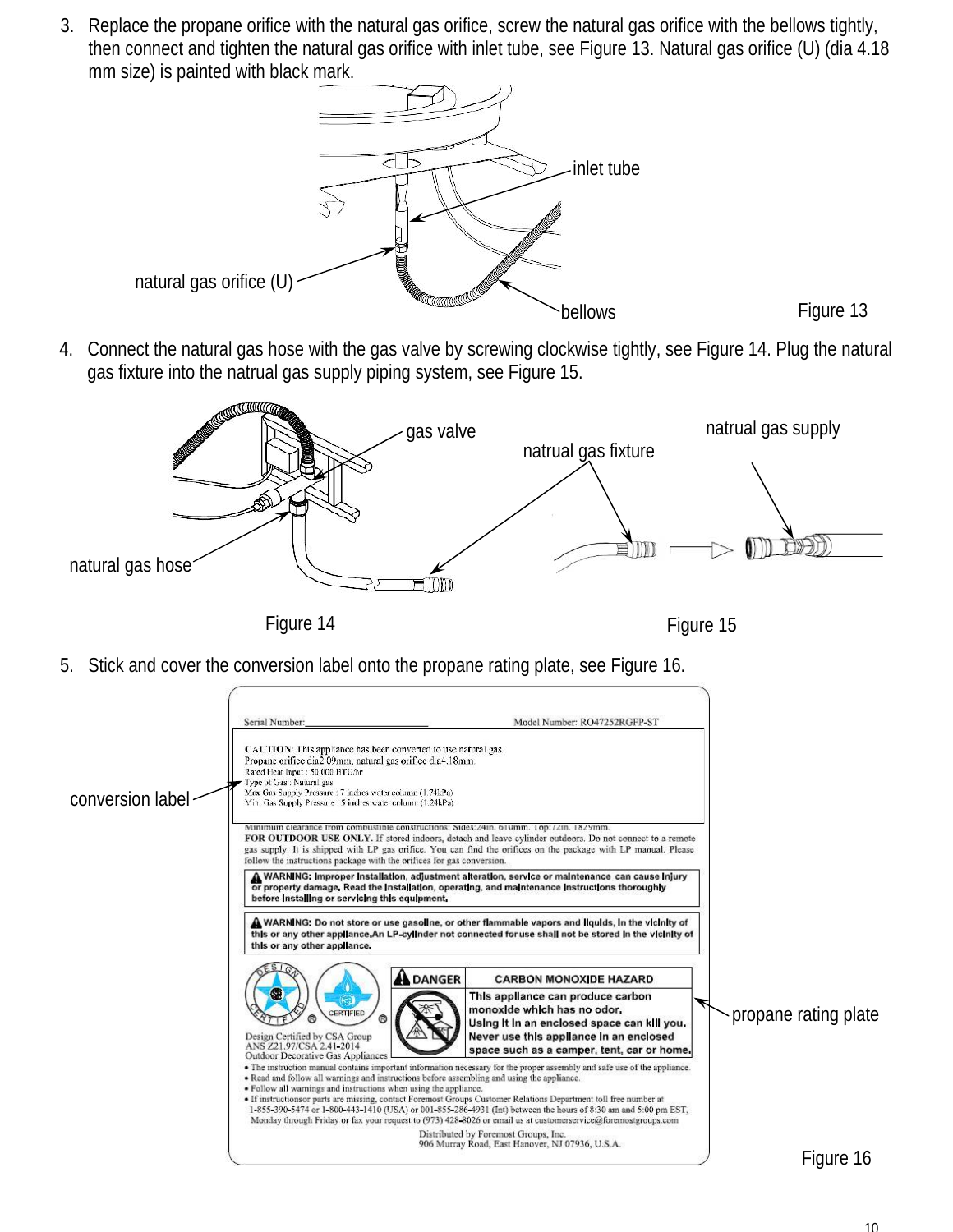# **BATTERY**

Make sure the control knob is in the "OFF" position. Unscrew the push button cap on the ignitor module located on the control panel to access the battery compartment. The ignitor module requires one AAA size battery (See Figure 17).

### **WARNING:**

- 1. Please observe proper polarity and use the correct battery type when placing or replacing the battery. Improper installation could result in ignition failure.
- 2. Please remove the battery if consumed or if product is to be left unused for a long period of time.



Figure 17

# **LEAK TEST**

### **To prevent fire or explosion hazard when testing for a leak:**

- 1. Always perform the leak test as described below before lighting this appliance or each time the cylinder is connected for use.
- 2. Do not smoke or allow other sources of ignition in the area while conducting a leak test.
- 3. Conduct the leak test outdoors in a well-ventilated area.
- 4. Do not use matches, lighters or a flame to check for leaks.
- 5. Do not use this appliance until any and all leaks are corrected. If you are unable to stop a leak, disconnect the propane supply. Call a gas appliance service shop or your local propane gas supplier.







cylinder-regulator connection (Figure 18) gas valve-bellows connection (Figure 19)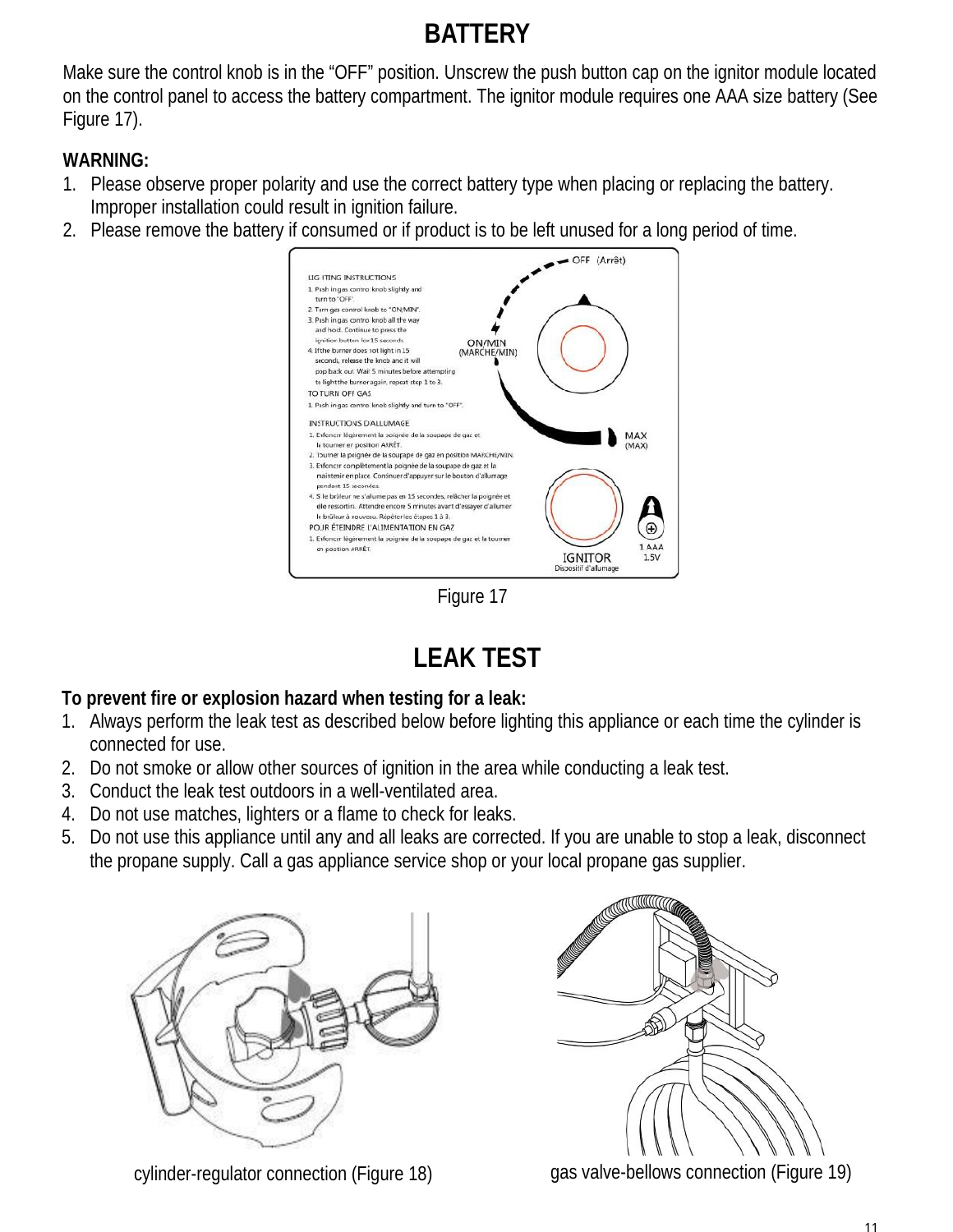

### **To perform a leak test:**



gas valve-hose connection (Figure 20) inlet tube-bellows connection (Figure 21)

- 1. Make 2~3 oz. of leak solution by mixing one part liquid dishwashing detergent and three parts water. Noted: make sure control knob is "OFF".
- 2. Apply several drops of solution where the cylinder attaches to regulator (see Figure 18), inspect the solution at the connection looking for bubbles. If NO bubbles appear, the connection is secure. If bubbles appear, the connection has the leak, disconnect the regulator, reconnect, perform another leak check. If you continue to see bubbles after several attempts, cylinder valve is defective and should be returned to cylinder's supplier.
- 3. Apply several drops of solution where gas valve attaches to bellows (see Figure 19), where gas valve attaches to hose (see Figure 20), and where inlet tube attaches to bellows (see Figure 21). If NO bubbles appear, the connections are secure. If bubbles appear, the connection has the leak, disconnect, reconnect, perform another leak check. If you continue to see bubbles after several attempts, the part is defective and should replace the part.

## **LIGHTING INSTRUCTIONS**

- 1. Push in gas control knob slightly and turn to "OFF".
- 2. Turn gas control knob the "ON/MIN".
- 3. Push in gas control knob all the way and hold. Continue to press the ignition button for 15 seconds.
- 4. If the burner does not light in 15 seconds, release the knob and it will pop back out. Wait 5 minutes before attempting to light the burner again, repeat step 1 to 3.

### **TO TURN OFF GAS**

1. Push in gas control knob slightly and turn to "OFF".

**WARNING:** For your safety, read and follow the Lighting Instructions in this manual and in the Rating Plate on the appliance. IMPROPER LIGHTING PROCEDURES COULD RESULT IN A FIRE HAZARD OR EXPLOSION HAZARD OR PROPERTY DAMAGE, INJURY OR LOSS OF LIFE.

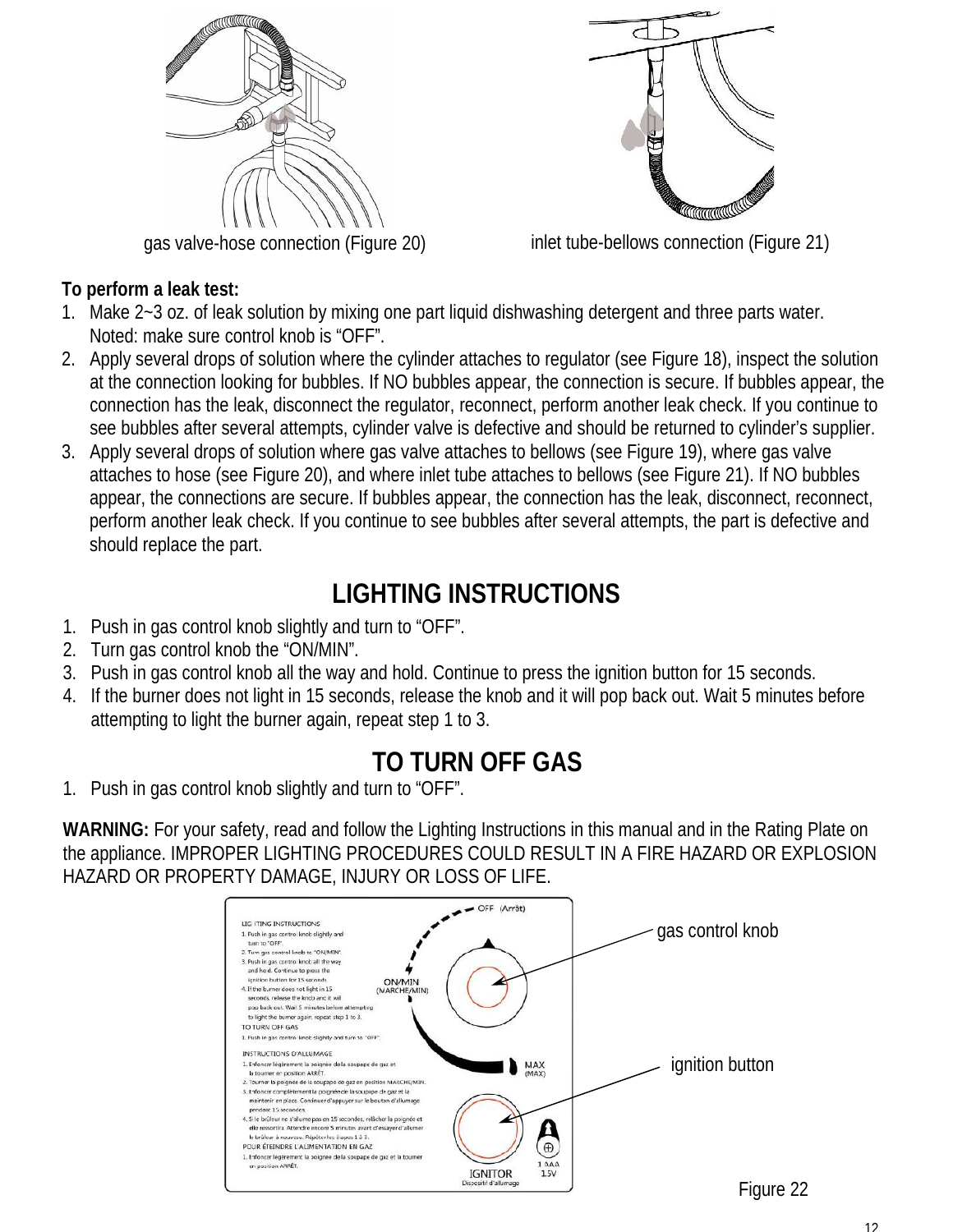**Observe Flame Height When Lit:** Flame should be a blue / yellow color between 1~2 in. height (see Figure 23).



Figure 23

### **CARE AND MAINTENANCE**

To enjoy the outstanding performance from your fire pit, make sure you perform the following activities on a regular basis:

- 1. Use warm soapy water for cleaning. Never use flammable or corrosive cleaning agents.
- 2. While deaning the fire pit, make sure to keep the area around the burner dry at all times. DO NOT submerge the control valve assembly. If the gas control is submerge in water, DO NOT use it. It must be replaced.
- 3. Air flow must be unobstructed. Keep controls, burner, and circulating air passageways clean. Signs of possible blockage include:
	- (1). Gas odor with extreme yellow tipping of flame.
	- (2). Fire pit does NOT reach the desired temperature.
	- (3). Fire pit flame is excessively uneven.
	- (4). Fire pit makes popping noises.
	- (5). Spiders and insects can nest in burner or orifice. This dangerous condition can damage fire pit and render it unsage for use. Clean burner holes by using a heavy-duty pipe clearer. Compressed air may help clear away small particles.
- 4. Carbon deposits may create a fire hazard. Clean burner with warm soapy water if any carbon deposits develop.
- 5. Cover your fire pit with an outdoor weather cover when not in use to protect it from the elements.
- **NOTE:** Always allow fire pit to cool COMPLETELY before you cover the fire pit with an outdoor weather cover or you attempt the service or maintenance.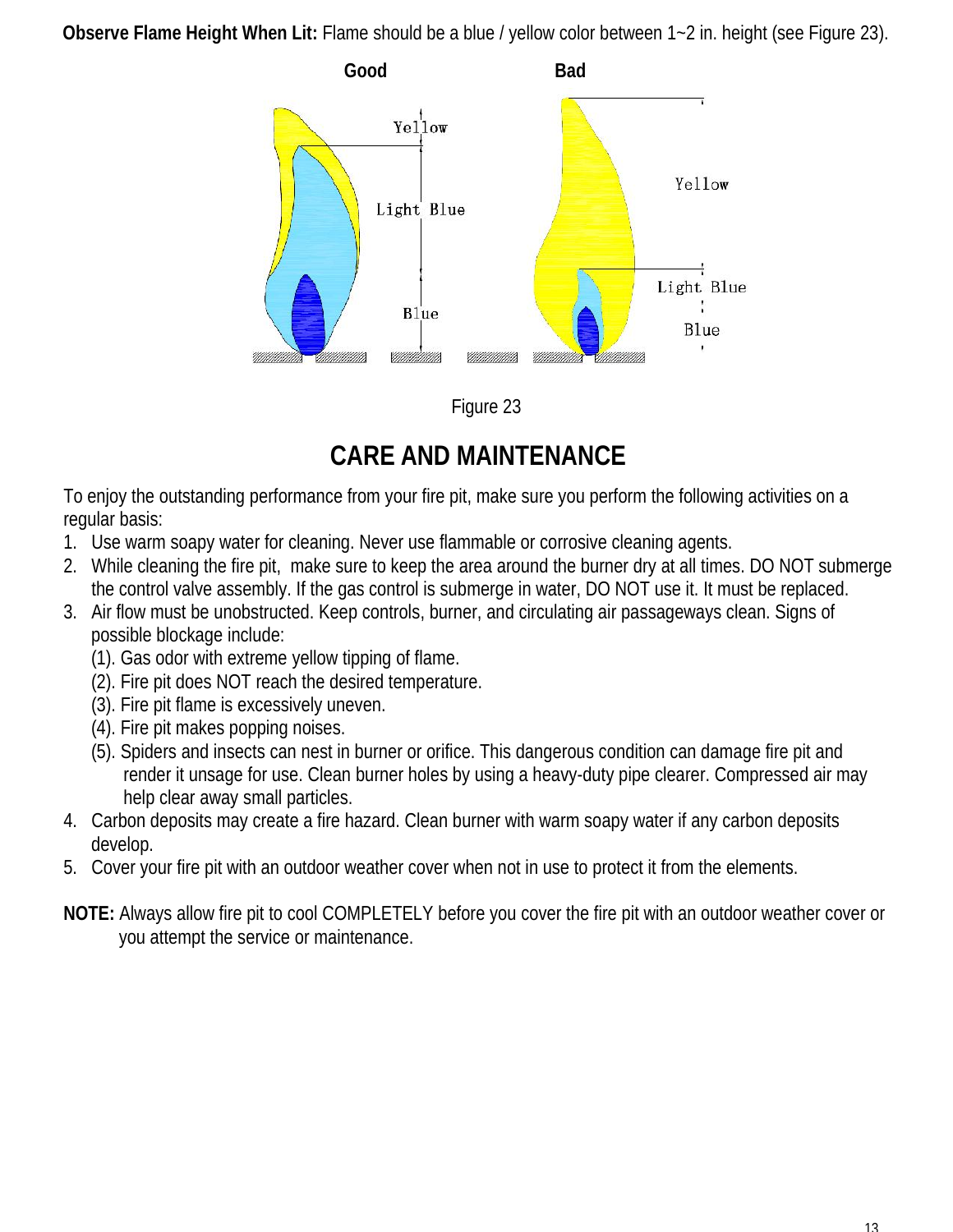# **REPLACEMENT PARTS LIST**

| <b>NO</b> | PART#         | <b>DESCRIPTION</b>    |  |
|-----------|---------------|-----------------------|--|
| 01        | EFP-160048    | Table top assembly    |  |
| 02        | EFP-160048-1  | <b>Beam</b>           |  |
| 03        | EFP-160048-2  | L-leg                 |  |
| 04        | EFP-160048-3  | <b>Back panel</b>     |  |
| 05        | EFP-160048-4  | <b>Right panel</b>    |  |
| 06        | EFP-160048-5  | Left panel            |  |
| 07        | EFP-160048-6  | Door                  |  |
| 08        | EFP-160048-7  | Gas cylinder support  |  |
| 09        | EFP-160048-8  | Connector             |  |
| 10        | EFP-160048-9  | Foot glider           |  |
| 11        | EFP-160048-10 | Fire glass            |  |
| 12        | EFP-160048-11 | Weather cover         |  |
| 13        | EFP-160048-12 | Hardware pack         |  |
| 14        | EFP-160048-13 | Hose assembly         |  |
| 15        | EFP-160048-14 | Thermocouple          |  |
| 16        | EFP-160048-15 | Pulse ignition system |  |
| 17        | EFP-160048-16 | Control knob          |  |
| 18        | EFP-160048-17 | <b>Burner</b>         |  |